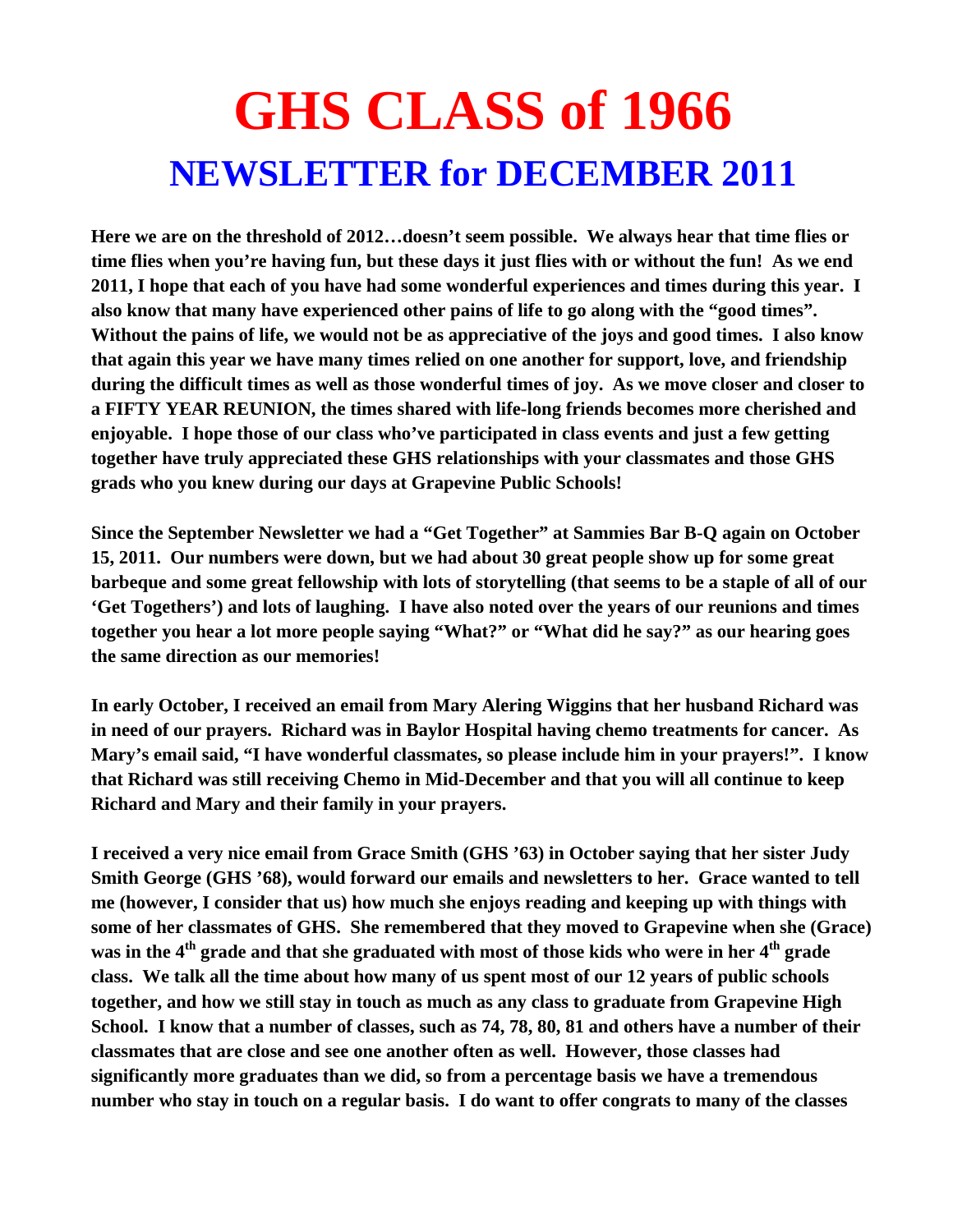**before us and after us who also have maintained many life-long friendships that started at Grapevine High School.** 

**Jean Giddiens Soderberg's father, C.D. Giddiens turned 85 on Saturday October 22nd! Jean's sister Ginger (Virginia) sent me an email inviting me to attend the celebration. I was unable to go, but I have many fond memories of Mr. Giddiens! Most of those were after we graduated and when he ran the station and convenience store at the corner of Northwest Highway and Dove Rd. I bought gas there, picked up a few groceries there and spent a lot of time visiting with him and my good friend Kerry McCombs (GHS '65) who worked – let me say was employed – there. Jean, your father was a very fine gentleman and truly enjoyed my times visiting with him over the years. Again, I was so sorry that I was unable to attend his Birthday Celebration. I know that Jean, Virginia, Patsy and Judy made it a great day for their dad!** 

**October has the second most birthdays for any month for our class – Roger Hardin, Barbara Ethridge, Gary Cumbie, Joe Lipscomb, James Wilkins, Darrell Faglie, Chris Ashton and David Florence. Not a bad group of October folks. It is still difficult to believe that we lost James Wilkins about a year and a half ago – truly miss James, who I knew years before we started the first grade – probably my first non-relative friend ever. Of course Cumbie – probably the youngest amongst us, only turned 63 as those around him were turning 64!** 

**In November, Bob Stevenson, Linda Murphree Forester, Mary Lynn Millican, and Gus Linthicum had birthdays. In December, Linda Bowden, Wylie Hokett, Marcia Holder, Rick Stacy, and Mildred Hilliard Powers had birthdays. As for December, how many times do you recall seeing Marcia's and Wylie's names on the same list? By the way, a number of us, just the last day or so sent some very nice birthday greetings to Rick. It was noteworthy to notice that many of the greetings mentioned something about him lying in a field of wildflowers – not sure what that was all about. However, if you do know what that was all about (I think it was mentioned by Yancey, Florence, Faglie, Stevenson, Linthicum, Lipscomb, and Box), please let me know!** 

**In the past newsletters, I've not mentioned much about birthdays, but maybe I should – so, let me give you a reminder of those coming in the next few months:** 

**January: Lynette Hoel Johnson (5<sup>th</sup>), Kent Kennedy (9<sup>th</sup>), Alice Buford Perkins (21<sup>st</sup>), Mary** Alering Wiggins (22<sup>nd</sup>), Terry Stephens (24<sup>th</sup>), and Donna Young Faglie (she really likes me to say Donna "Young" Faglie) (25<sup>th</sup>).

February: LaVerne Robbins Sutton (6<sup>th</sup>), Caroline Cason Wilkinson (9<sup>th</sup>), Cathy White (15<sup>th</sup>), **Sharon Cooper Scott (16<sup>th</sup>), and Mary Wood Burkett (26<sup>th</sup>).** 

March: Larry Robinson (1<sup>st</sup>), Lavoy Grider (6<sup>th</sup>), Terri Gregg Spann (17<sup>th</sup>), Josephine Mitchell Winfield (19<sup>th</sup>), and Sharon Huffman Smith (30<sup>th</sup>).

**If you get a chance wish these folks a HAPPY BIRTHDAY!** 

**I received a note from Sharon Cooper Scott that she needs our prayers for her son whose cancer was believed to have returned. After a number of days and tests, I received some great news on**